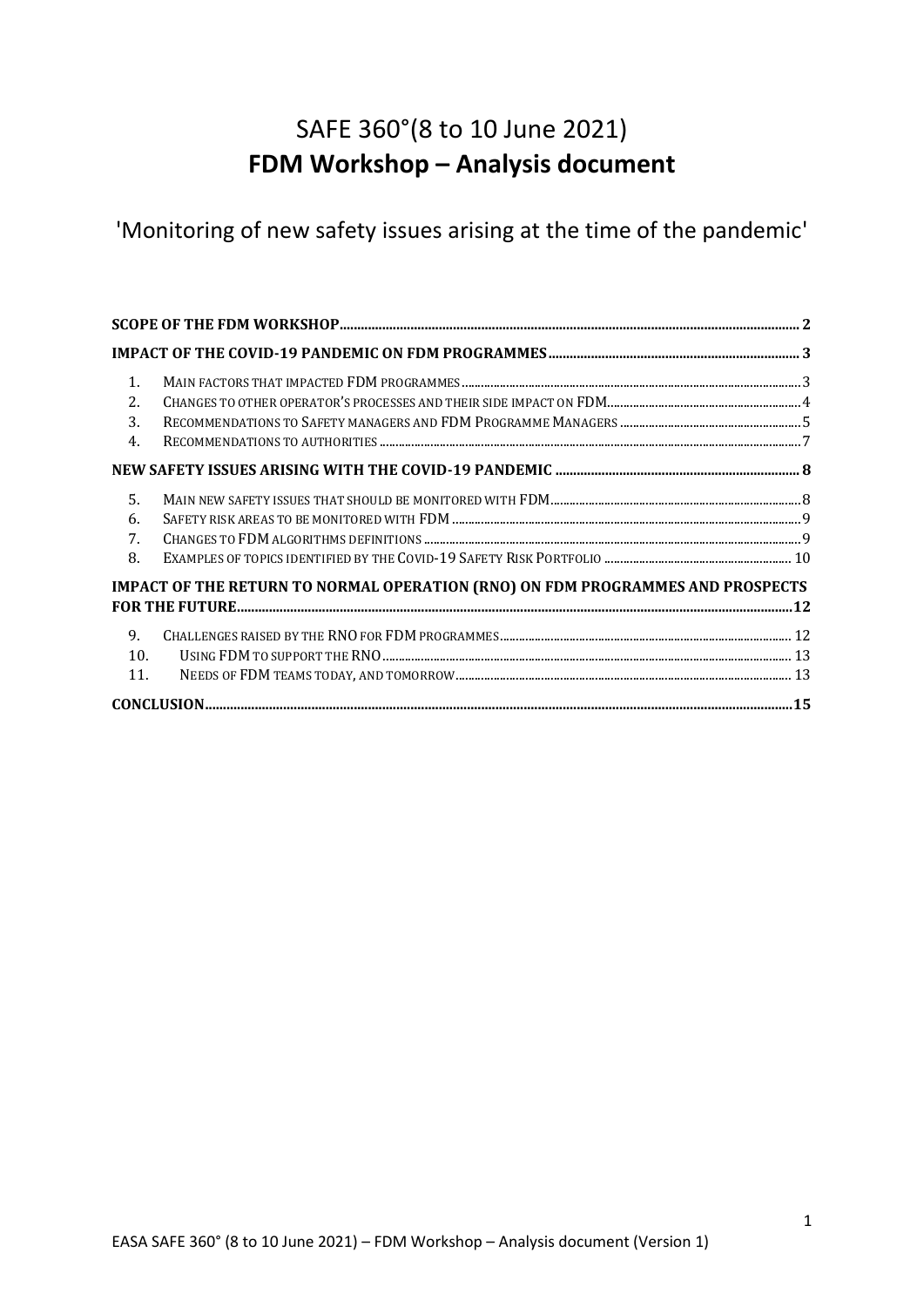## <span id="page-1-0"></span>Scope of the FDM workshop

With the Covid-19 pandemic, operators are faced with many new safety issues and changes to safety priorities. These may have been caused directly or indirectly by the pandemic or by other factors that have emerged during the pandemic period. These may require adapting the scope of the FDM programmes and their way of operating.

With the acceleration of vaccination campaigns in many countries and especially in Europe, a return of aviation transport to normal operation (RNO) is now in sight.

This analysis document covers the following topics:

- What has been the impact of the pandemic on the FDM programmes?
- What do the new safety issues mean for FDM programmes?
- What is the foreseeable impact of the RNO phase on FDM programmes?

This analysis document was prepared by the **FDM Workshop Members<sup>1</sup> o[f EASA SAFE360°](https://www.easasafe360.eu/) – 2021** and it was presented and discussed during a live session of that event

- Pedro Duarte, SESAR Programme Manager, NetJets
- Hasan Mir, Senior Engineer, Emirates
- Edward Jumi, Manager Global Flight Data Exchange, IATA
- Rudy Pont, Co-chairman Flight Data Working group, ECA
- Guillaume Aigoin, Senior Flight Data Expert, EASA

<sup>1</sup> FDM Workshop Members of SAFE 360° (2021):

<sup>•</sup> Leopold Sartorius, Head of Data Analytics, ATR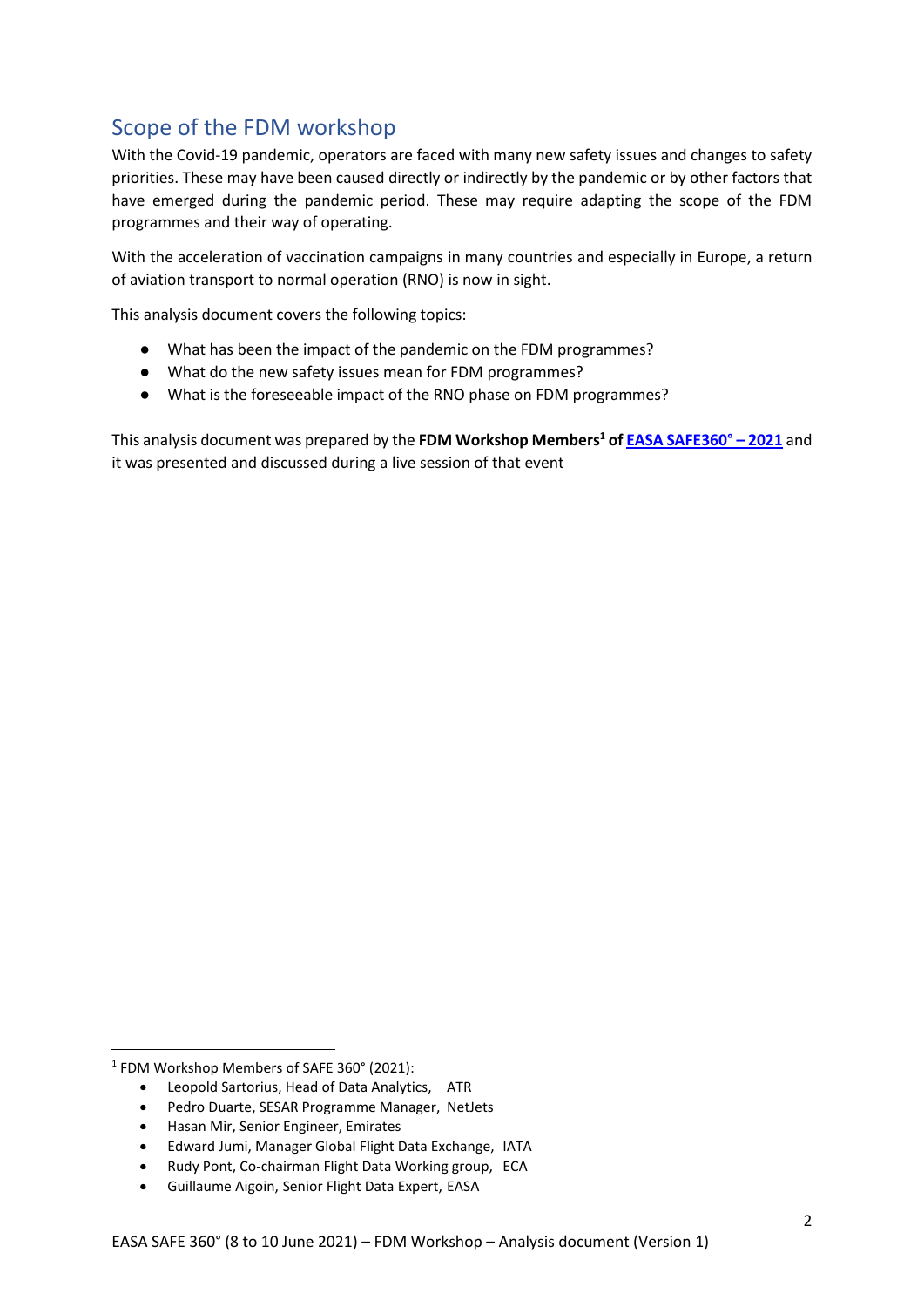## <span id="page-2-0"></span>Impact of the Covid-19 pandemic on FDM programmes

In essence, FDM is an activity that is fully integrated within the SMS of an airline. It can play a role in identifying a safety issue, risk quantification (e.g. estimation of the occurrence rate of undesired events), and monitoring the effectiveness of any remedial actions. Therefore, it is inherent to an FDM programme to evolve by implementing new FDM algorithms and changing thresholds, sometimes replacing an FDM event definition with another. Such changes used to be relatively infrequent, though, to allow good monitoring as validating an FDM algorithm requires either processing the historical data or waiting enough for the trend to build up.

However, the Covid-19 pandemic has brought disruptive changes to the aviation industry. For instance, by reducing the commercial flight activity much more than cargo operations, the distribution between both types of flights have evolved. For the portion of commercial operations that could be maintained, the passenger loads were reduced, and therefore take-off weights. In addition, wherever and whenever lockdown was enforced and teleworking used massively, different working practices had to be implemented.

## <span id="page-2-1"></span>1. Main factors that impacted FDM programmes

## **What were the main factors stemming from the Covid-19 pandemic that have affected the implementation of the FDM programmes?**

The Covid-19 pandemic has brought changes in all areas of operations, which affected the FDM programmes as well. These include:

### **Operational changes**

- More frequent queries from both safety and fleet managers to the FDM programmes due to the increasingly dynamic nature of operations.
- More frequent and unique change management requests related to atypical operations (the management of change is part of the SMS, and FDM is an essential tool to support risk analysis and monitor changes)
- More freighter-centric operations.
- New destinations with specific risks or identification of arrival, departure characteristics.
- $\bullet$  Temporary improvements to some FDM-based trends due to the reduction of air traffic<sup>2</sup>.
- Lower number of aircraft movements resulting in less reliable FDM event rates and trends.

### **Impact on flight crew members:**

 $2$  For example, accident and serious incident data for operators based in an EU Member State show that the rate of serious incidents related to airborne collision has significantly decreased in 2020, compared to 2019. But this does not reflect progress in preventing airborne collisions, and FDM programmes should continue monitoring precursors of airborne collisions.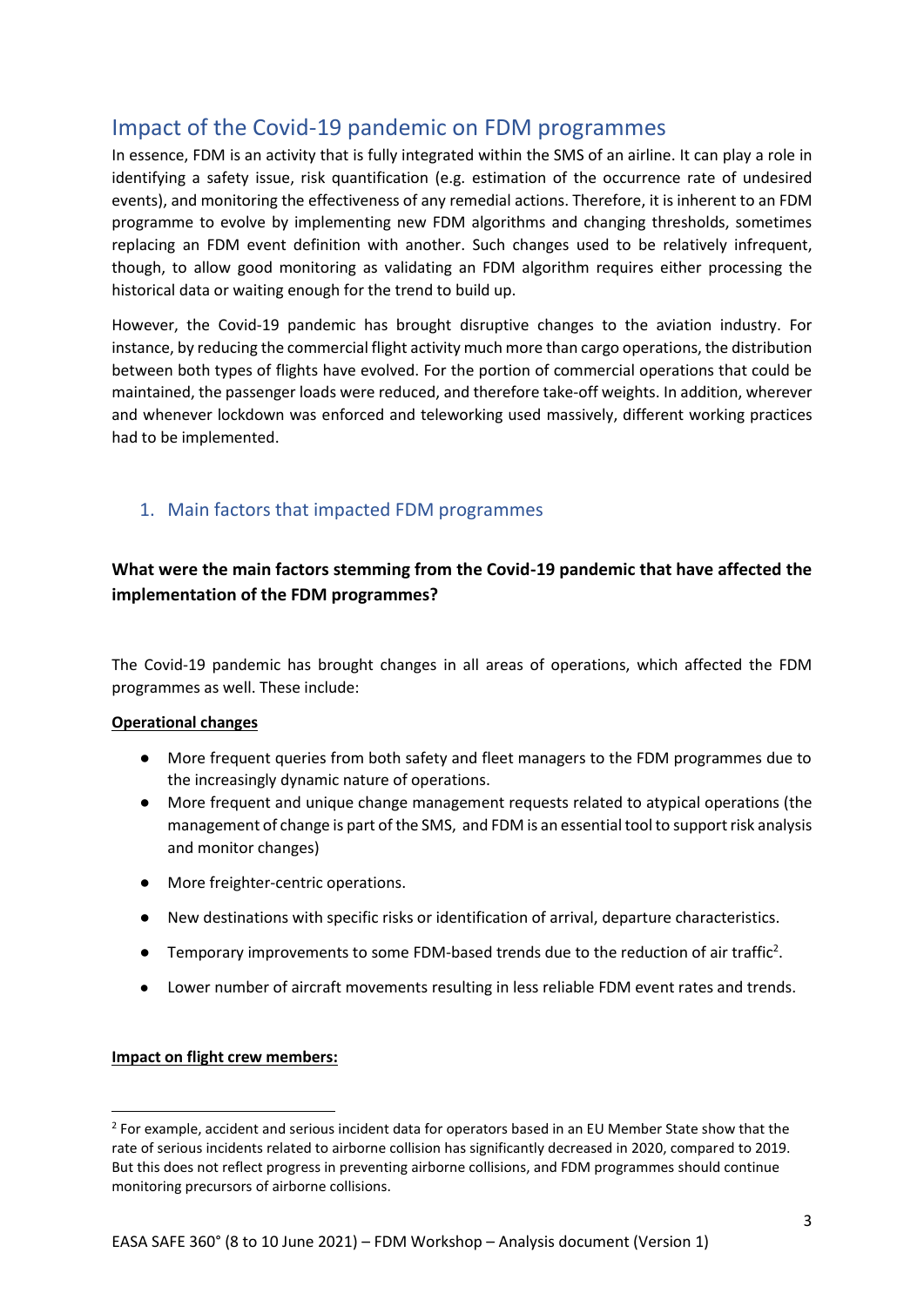- ultra long-range operations with difficult layovers and strict quarantine rules have affected flight crew alertness and behaviour.
- Lack of recency, license extensions and stress may lead to an increase in the rates of some FDM events, namely those related to manual flight, cockpit flows/checklists and use of automation.
- Contacts with flight crew members and crew feedback requests after a significant FDM event could be an additional source of stress. Policies and criteria for crew contacts should be adapted:
	- Objectively, making meaningful statistics at the time of the pandemic is challenging, and looking at averages and rates can be misleading. Example 1: a pilot may have a significant increase in his/her rate of events that may just result from the reduced number of flights. Example 2: sending monthly aggregated results to crew members may be counterproductive when the flight activity is too low. Such results become harder to put in perspective and may lead to misinterpretations.
	- Subjectively, an FDM event that previously would have qualified for a flight crew contact may become more "normal" due to a combination of factors resulting from the current situation. For example, in case of an unstable approach whereby the aircraft was very light and the flight crew was short-vectored by the ATC.
- Distractions caused by new flight crew procedures.

#### **New FDM monitoring requirements**

● FDM events for aircraft dynamics at take-off and landing may need to be expanded or updated to capture more data. Refer to question No 5.

#### **FDM software, hardware and personnel issues :**

- FDM data retrieval from off station parking requires maintenance intervention and powering the aircraft again.
- Many FDM systems have a client-server architecture that does not support cloud-based access. Also, data recording media are sometimes retrieved and processed at a central location. Both of the above have resulted in FDM team members being required in the office to access the FDM system and process the data.
- The challenging commercial environment with layoffs and loss of FDM team members may result in slower data analysis, reporting, and increased difficulty in adapting.

## <span id="page-3-0"></span>2. Changes to other operator's processes and their side impact on FDM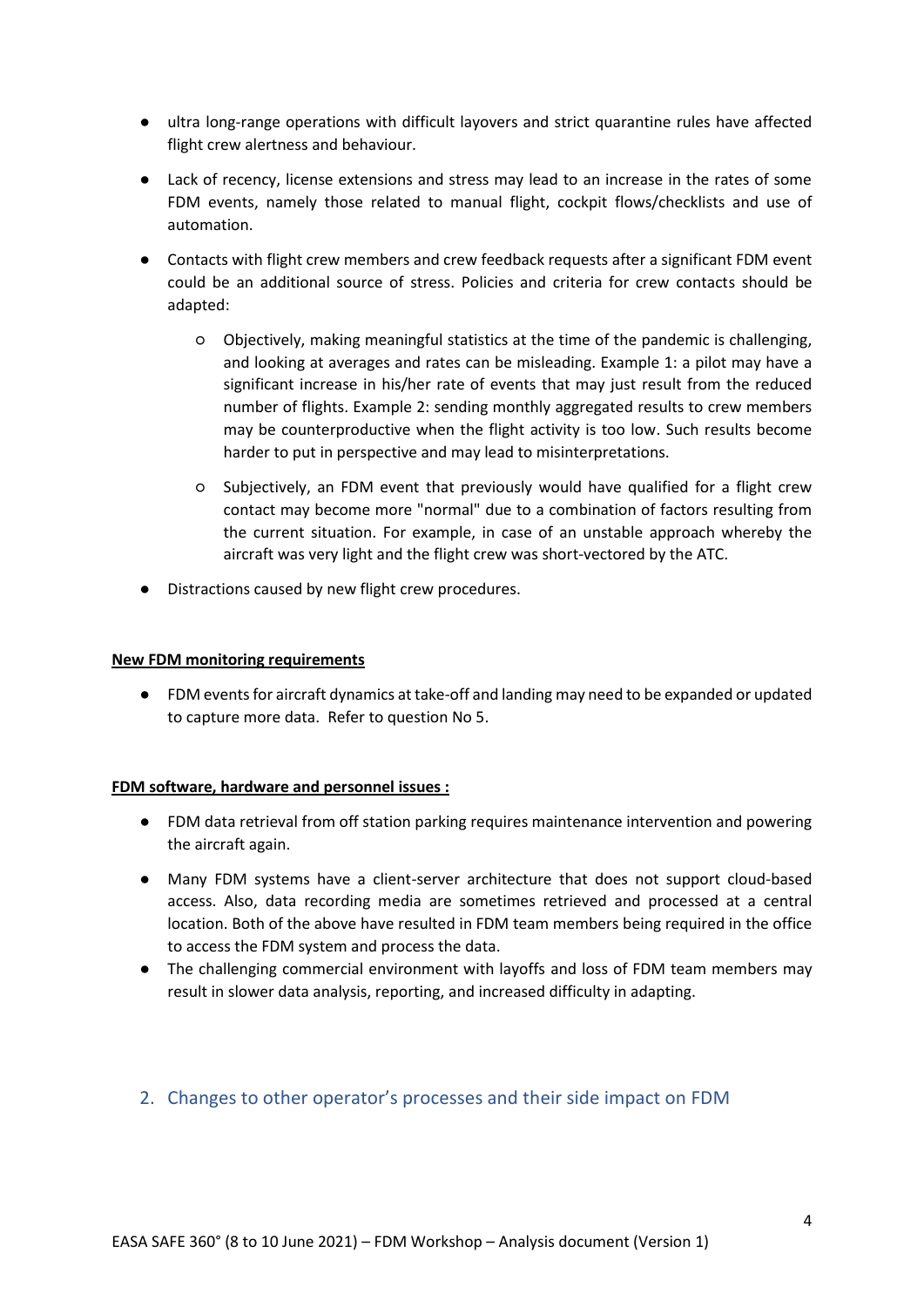## **Has the impact on other domains or processes at operators (e.g. SMS, flight crew training programmes, occurrence reporting) required adapting the FDM programme or changed the role of the FDM programme?**

The following changes have required adapting the FDM programmes:

- Reduction of resources: reducing the workforce and data in the various pillars of the SMS necessitates prioritisation and more strategic preparation to identify risk areas.
- Lack of flight recency and extension of licenses: standard training syllabi may not be adequate to cover the current training gaps, and with the expected RNO, there might be insufficient capacity of training centers to address a demand surge. FDM might become even more relevant for supporting evidence-based training and required to adapt for that purpose.
- Changes to occurrence reporting caused by a combination of factors:
	- 1. fewer flights usually mean more time for crews to report but fewer reported occurrences;
	- 2. Lack of flying increases the rates of certain types of events. On the other hand, the rate of events related to traffic congestion has decreased compared to 2019;
	- 3. Flight crew members may be less inclined to report due to stress (fear of layoffs, etc.), or they may perceive the reports are less relevant due to the low amount of activity (no flights = no problems);

FDM can help to verify and analyse reportable events and detect under-reporting.

## <span id="page-4-0"></span>3. Recommendations to Safety managers and FDM Programme Managers

## **What are the lessons learnt and the main recommendations to the Safety managers and FDM Programme Managers to maintain FDM programmes effective despite a crisis like that caused by the pandemic?**

- When the data flow is significant, an individual flight analysis is generally not possible (too time-consuming), and the best way to validate FDM measurements and events is to observe the statistical distribution for a given batch and check that it makes sense, often looking individually at extreme data points to provide a good level of confidence. With lower flight activity, the meaningfulness of FDM-based statistics could be reduced (low number of FDM events and erratic statistics), requiring changes to the way the FDM data are analysed. The picture of the top FDM events, helping to set the priorities in terms of feedback to flight crews for example, could also completely change. Being capable of considering new assumptions is essential under such circumstances. It does not necessarily imply changing thresholds, FDM measurement or event definitions, but rather, for example, to switch from a statistical type of analysis to a more individual flight-by-flight type of analysis.
- This may also be a good time to review the capabilities offered by the system used, including the capability of remote access (e.g. using software-as-a-service (SAAS)/ cloud-hosted type of platforms or VPN, for example). In that case, adequate access control and safeguards must be in place to ensure data protection.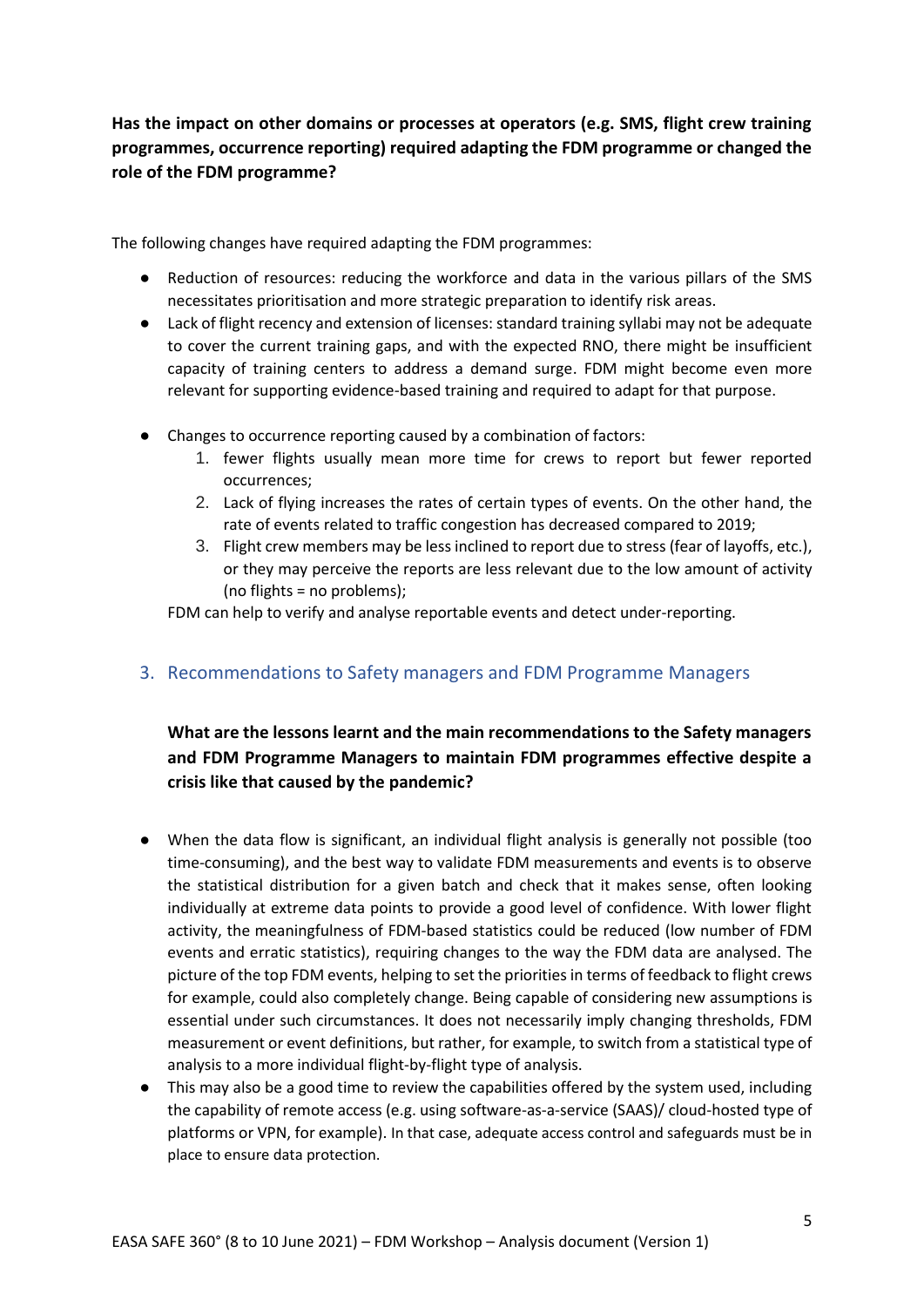- $\bullet$  In the context of lower flight activity, maintaining a high flight collection rate<sup>3</sup> (percentage of flights flown that are processed by the FDM software) is paramount. While 5 or 10 flights would have typically represented one or two days of operation for a commercially operated aircraft before the Covid-19 pandemic, with highly reduced activity, it could represent one week of operation - a less acceptable data loss. Even though there is no regulatory requirement on the flight collection rate, it is a fact that the fewer the flights, the more critical it is to collect them in the FDM programme. For an operator with low volume of flight activity, an individual flight review is advisable. The operator should consider absolute numbers, as rates are likely to be not relevant or accurate.
- More and more aircraft are equipped with wireless data transmission systems that allow the automatic recovery of the data daily. Apart from reducing the average time to collect the flight data from the aircraft and so shortening the time to detect an FDM event, wireless data transmission can also help increase or maintain a high flight collection rate while reducing the workload on the maintenance side. This period of lower activity may be an opportunity to consider this possibility.
- Evidence-based training (EBT) allows reducing standard syllabus and focus more on actual needs. Now could be a good time to invest in adapting the FDM programme to support EBT since the return on investment and efficiency will increase when returning to normal operations.
- There is an increased need to use data from FDM together with the data from other SMS processes (e.g. use of incident reports from pilots and engineers as well as the use of LOSA information for the operators who have access to it) to create the context of what the potential areas of risk to safety are. The unique challenges that are presented during this crisis could, in some cases, not have been anticipated solely with the FDM events that were monitored by an operator. It's worth using feedback from the other SMS processes to see risk areas and potentially add those areas as monitored events and trends.
- Adapting the FDM programme to changing operations require more frequent quick and adhoc risks analyses. It is recommended to collaboratively work with all concerned departments at the operator to mitigate the risk and allow management to make well-informed business decisions.
- External FDM service providers might miss information on the context concerning the operational and safety environments, resulting in less accurate and complete analyses. This limitation is magnified during ad-hoc operations and rapid changes to operations, like those caused by the Covid-19 pandemic. The operator remains responsible for its SMS and can't delegate this responsibility. To be effective, the FDM programme (whether internal or outsourced) should be part of the SMS and well-integrated with the operator's safety risk management.
- Safety promotion may need to take a few steps back and redo some of the work done with internal stakeholders, namely about the importance of reporting.
- Safety promotion material should include positive examples of the occurrence reporting system and FDM to communicate with flight crews.

<sup>&</sup>lt;sup>3</sup> The flight collection rate of an FDM programme is explained in **EOFDM** document 'Key Performance indicators for a flight data monitoring programme'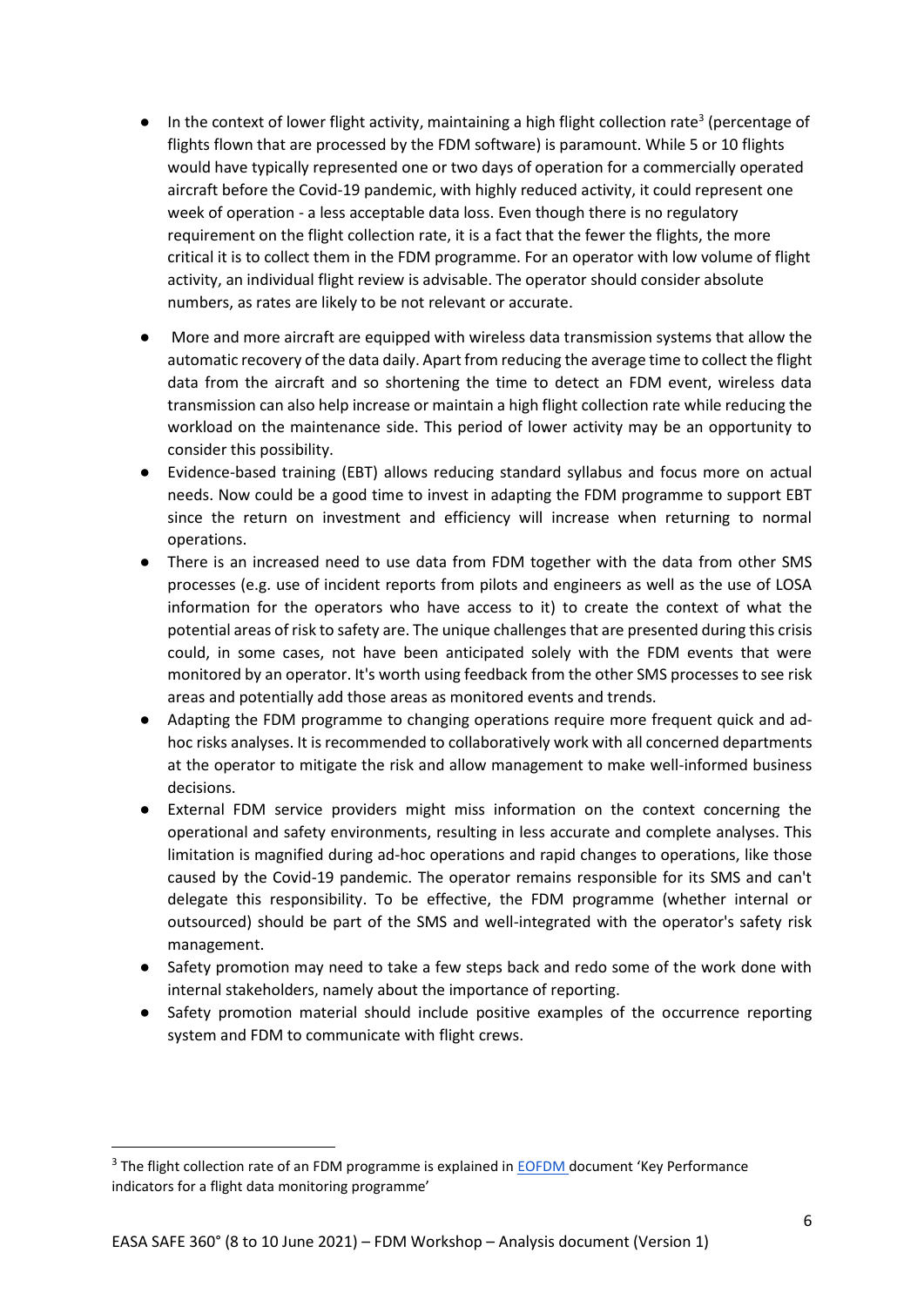## <span id="page-6-0"></span>4. Recommendations to authorities

## **What are the recommendations to authorities for helping operators in maintaining their FDM programmes effective in a severe crisis like that caused by the pandemic?**

The National Aviation Authorities (NAAs) should take into account two aspects.

- On the one hand, NAAs should acknowledge the exceptional nature of this crisis and the associated economic impact on operator resources. Therefore, the administrative burden should be kept to a minimum, and the exchange of best practices should be stimulated.
- On the other hand, NAAs should ensure that operators maintain an adequate level of safety by focusing on shifting high-risk areas and requiring a minimum level of staff and resources. Safety staff numbers and the workload of safety staff are not just proportional to the number of flights: they are also dependent on other factors such as the rate of changes to operations.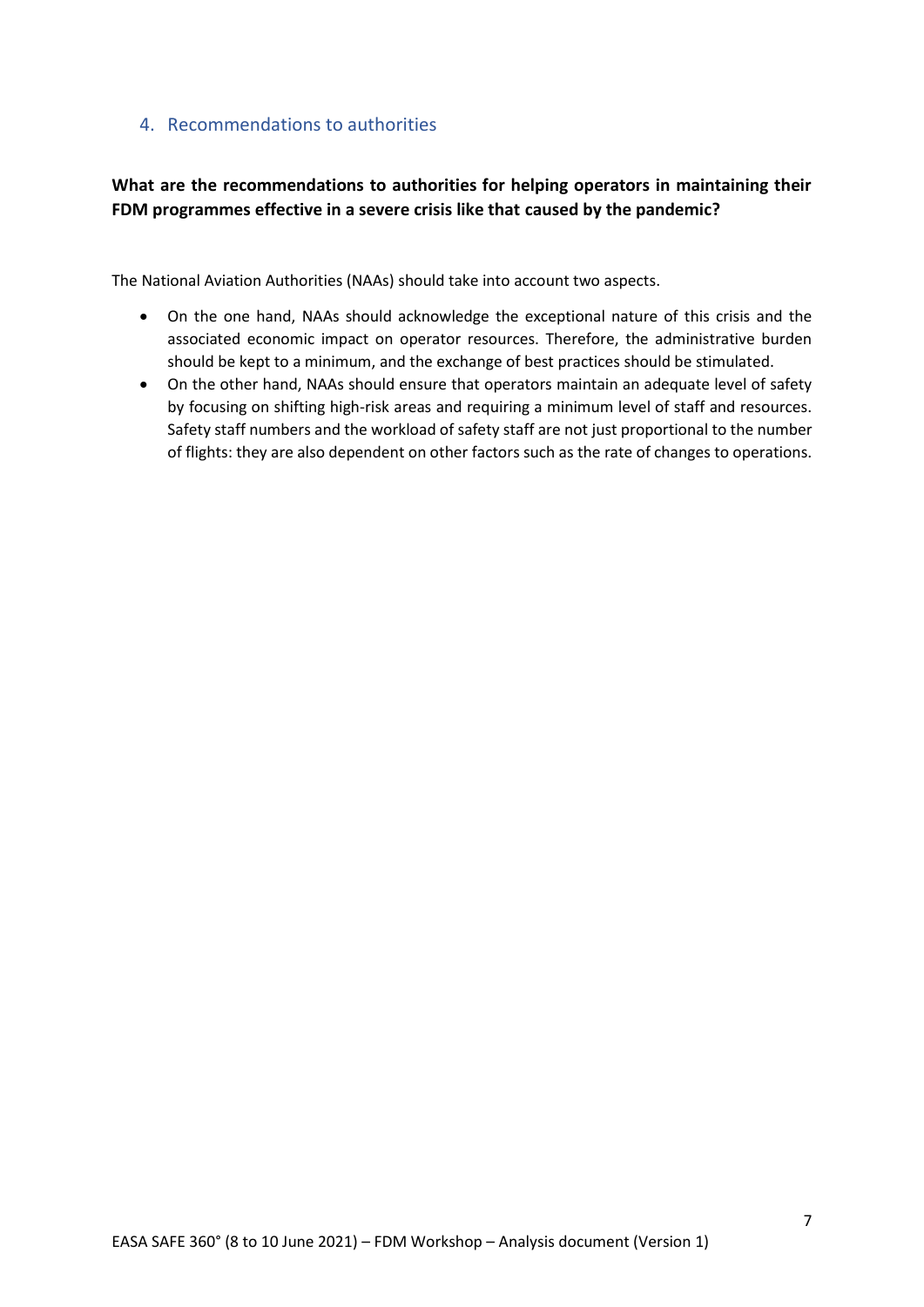## <span id="page-7-0"></span>New safety issues arising with the Covid-19 pandemic

## <span id="page-7-1"></span>5. Main new safety issues that should be monitored with FDM

## **What are the main new safety issues that require monitoring with the FDM programmes?**

#### **Aircraft-related issues**

- When the aircraft loading can vary greatly, the center of gravity position and pitch trim position should be closely monitored. To better understand aircraft loading incidents, manual reconciliation of FDM data and other data sources such as loadsheet and weight and balance systems can be performed.
- Cargo in the cabin added complications to weight and balance requirements since in some operational areas, ballast needs to be added to the cabin.
- Maintenance issues: long periods of aircraft storage on the ground can affect airborne systems such as (IAS , ALT) indicators, pitot tubes' static probe (blockage caused by insects, sand, dust, foreign objects, etc.). As many operators were forced to put their aircraft into short term and long term storage on short notice, it appears that some aircraft may not be under storage based on the prescribed protocols<sup>4</sup>. As aircraft return to service, this could result in various safety issues, such as unreliable airspeed indications or bleed system failures (e.g. cracks caused by extreme temperatures).

#### **Flight crew competency and performance**

- Flight crew recency, base training and crew performance: due to the crisis and limited flying, proficiency and skills degradation have been issues.
- Taxi excursion or incursion: ground operations are reduced, and changes to the taxi-out ATC instructions or the usual taxi routes may lead to taxi excursions. (Note: this could be monitored with abnormal braking during taxi and excessive speed during turns.)
- Abnormal pitch rate at take-off: risk of a tail strike on empty and fast aircraft, relating to the flight crew's ability to manage varying take-off masses, i.e. either full or empty aircraft.

### **ATC and airport-specific issues**

<sup>&</sup>lt;sup>4</sup> The Covid-19 Safety Risk Portfolio of EASA has identified the following related issues:

<sup>4.1</sup> The scale of aircraft storage and subsequent destorage may lead to technical failures when aircraft are returned to service

<sup>4.3</sup> Increased presence of wildlife on aerodromes (including birds and insects nested in stored aircraft)

<sup>4.10</sup> Disinfection (biocides) effect on aircraft systems and structural components.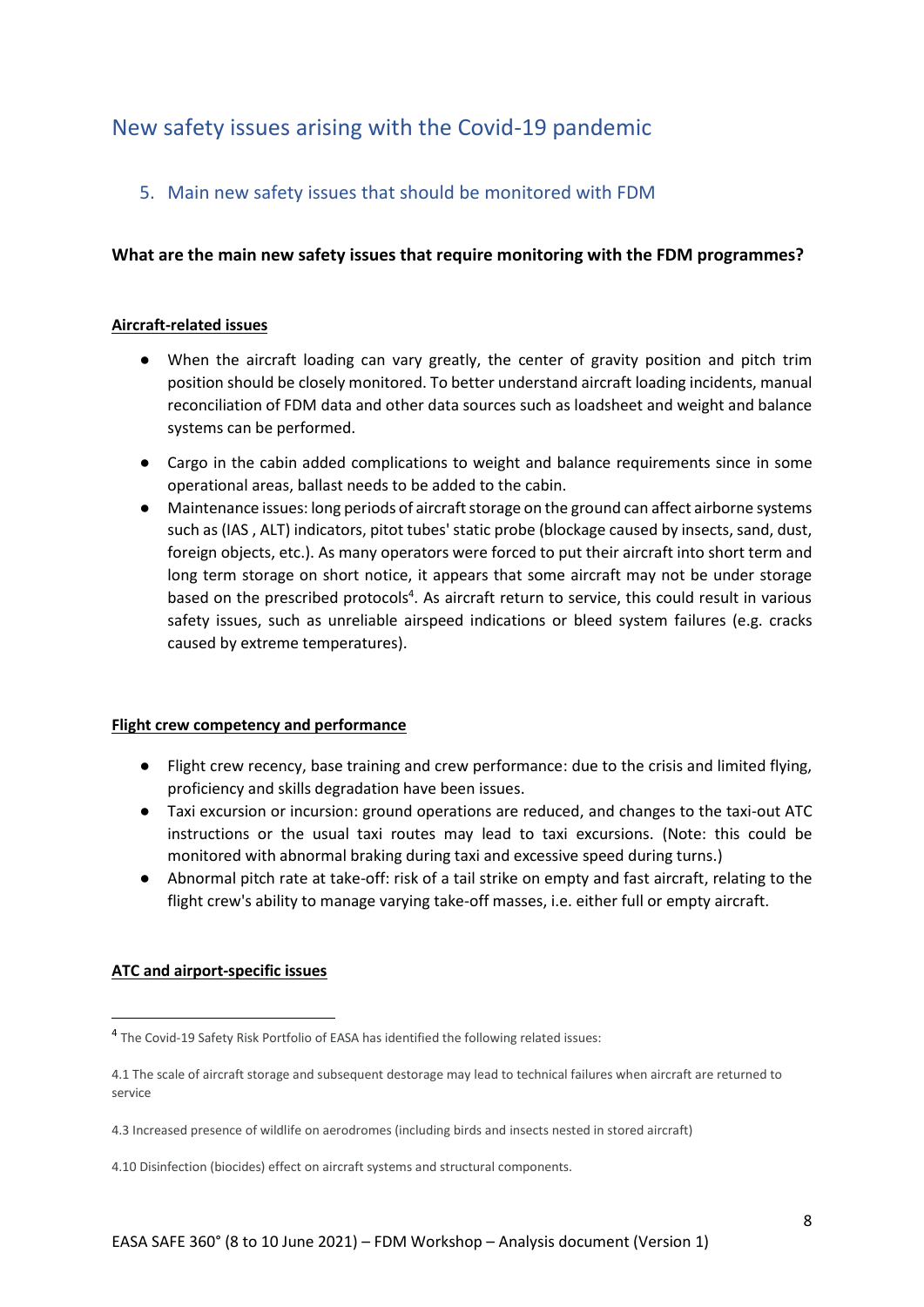- Unexpected short ATC vectoring increases the number of unstable approaches, as some congested areas before the Covid-19 pandemic are not busy in pandemic operations.
- Ad-hoc operations to freighter remote airports where the availability of navaids is limited can be challenging for flight crew members. FDM data from arrival to or a departure from such a location can help prepare the next flights into that destination. It is recommended to monitor the approach profiles to such airfields and visual approaches via the FDM programme. This is standard practice for some business jet operators but may be a new practice for other operators.
- Loss of trained personnel and support from some weather data providers. As an example, the condition of higher ISA deviation combined with lower QNH accuracy due to lack of ground support equipment and less frequent weather reports.

## <span id="page-8-0"></span>6. Safety risk areas to be monitored with FDM

## **Has the pandemic re-shuffled the cards with regards to the key risk areas to be monitored by operators?**

Yes and No. The crisis has brought to the forefront potentially new safety risk areas that were not previously given priority, such as maintenance issues, crew skills degradation, operational performance etc. However, the old risk areas remain present.

All the safety risk areas summarised in the previous question are areas that operators should be aware of and if necessary, implement corresponding measures to prevent an accident or incident. However, the vast majority of safety risk areas such as Unstable Approaches, Control flight into Terrain, Loss of Control, Runway Excursions, TCAS Resolution Advisories, etc., remain an ever-present risk that operators need to keep monitoring.

## 7. Changes to FDM algorithms definitions

## <span id="page-8-1"></span>**Is it advisable for an operator to review the FDM events and measurements definitions of their FDM programme? What is the recommended approach?**

The objective for an operator should not be to implement monitoring of all the potential safety issues and FDM events mentioned in this document, but rather to make the best use of its FDM programme and other data sources of its SMS, to maintain a clear and current picture of the main risks affecting its operations and to monitor the effectiveness of mitigation measures.

#### **Changing FDM event definitions**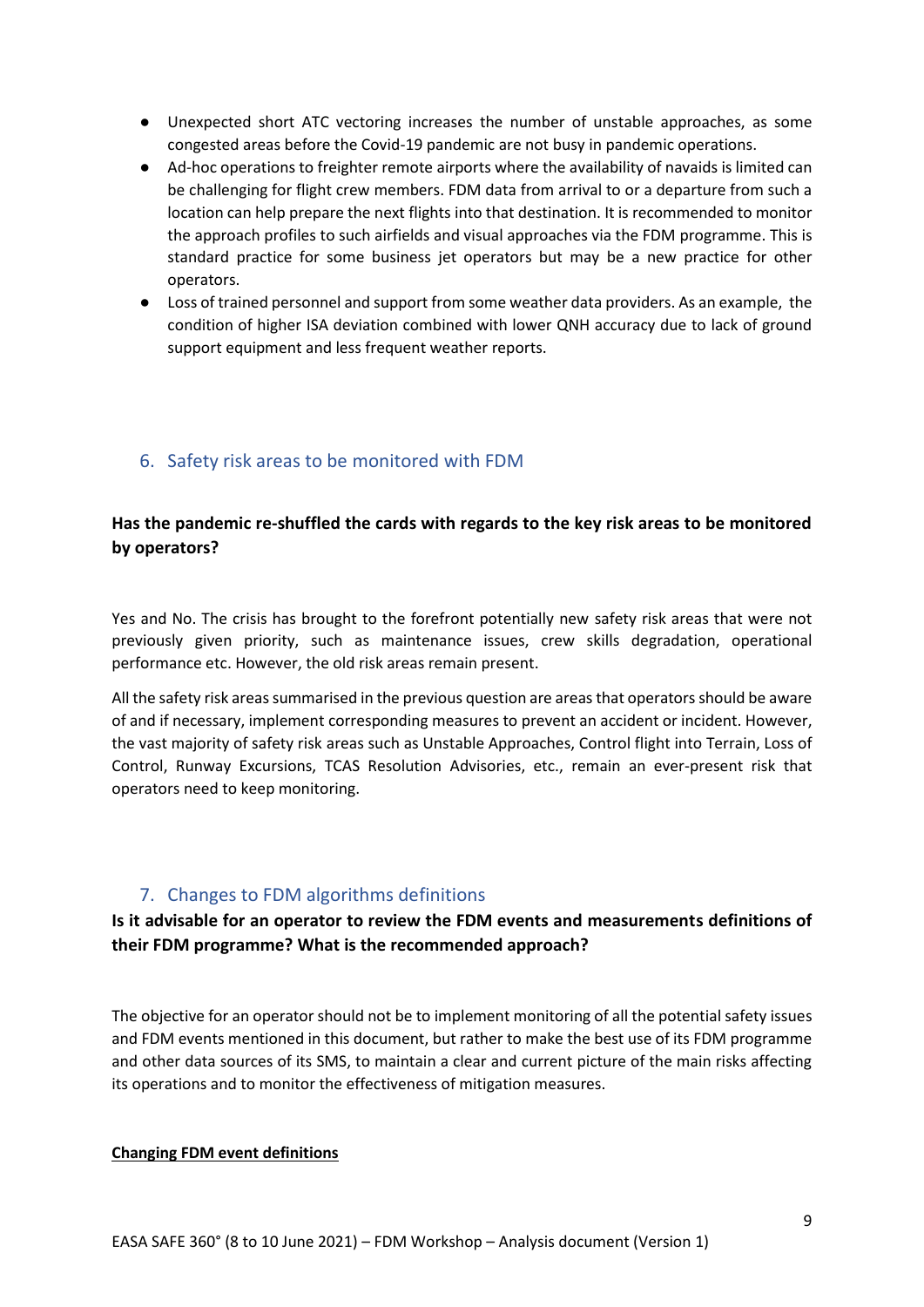- Modifying the already validated FDM algorithms may not be very effective or beneficial to address the changes caused by the pandemic. It seems more relevant to identify the risk areas that should be included in the FDM programme or require closer monitoring with FDM. Therefore, operators should strive to retain the competence to design and assess new and revised FDM events and measurements definitions.
- A review could be performed to check whether some FDM event thresholds would need adjustment. In particular, it may be justified to review FDM event thresholds if:
	- 1. part of a revised policy (such as changes to SOPs) in response to the pandemic;
	- 2. a new safety concern is identified that can be monitored by adapting the threshold of an existing FDM event algorithm (as if it were a new algorithm);
	- 3. thresholds become inadequate in light of the new operational reality. To preserve adequacy to the previous and new realities, in case automatic flight classification is not possible, one should consider creating a "twin" event, each one with adequate limits and perform the classification on the validation phase
- FDM event thresholds that are set only to capture the most severe events will not allow observing an adverse trend before the situation gets worse. In such a case, lowering the FDM event threshold for a higher capture may be a way to detect earlier such trends. However, this is only possible with FDM software that accepts several thresholds for a given FDM event algorithm (typically the low, medium and high severity event thresholds);
- FDM events could be added to monitor the status of some aircraft systems after extended periods on the ground. Typically there are a significant number of flight parameters related to systems' status. If an aircraft system is considered sensitive or more prone to faults when the operation of the aircraft is resumed, it may be worth it to check whether these parameters can help to monitor the status of that system;
- Generally speaking, it can be a good opportunity to collect maintenance-related FDM events and measurements. The aircraft maintenance has also been impacted by the Covid-19 pandemic with reduction of staff numbers and loss of recency, so that flight data could also be helpful to support the ramp-up of maintenance activities that will come along with the increase of traffic.

### **FDM tools enhancement and increasing the use of FDM measurements**

- Using FDM measurements as the basis for events helps increase the information available on the operational reality and provide the complete picture regarding the trend related to a particular safety concern.
	- For example, one can easily miss a trend of deviations from an SOP becoming more frequent but not triggering any FDM event because it is still under the threshold of an FDM event.
- With FDM measurements, a simple plot may make an increase in "close calls" more apparent. When rates become more challenging to put into context (reduced activity + different operations), measurement-based analysis allows the analyst to have a more detailed picture of the operational reality and draw more informed conclusions.

## <span id="page-9-0"></span>8. Examples of topics identified by the Covid-19 Safety Risk Portfolio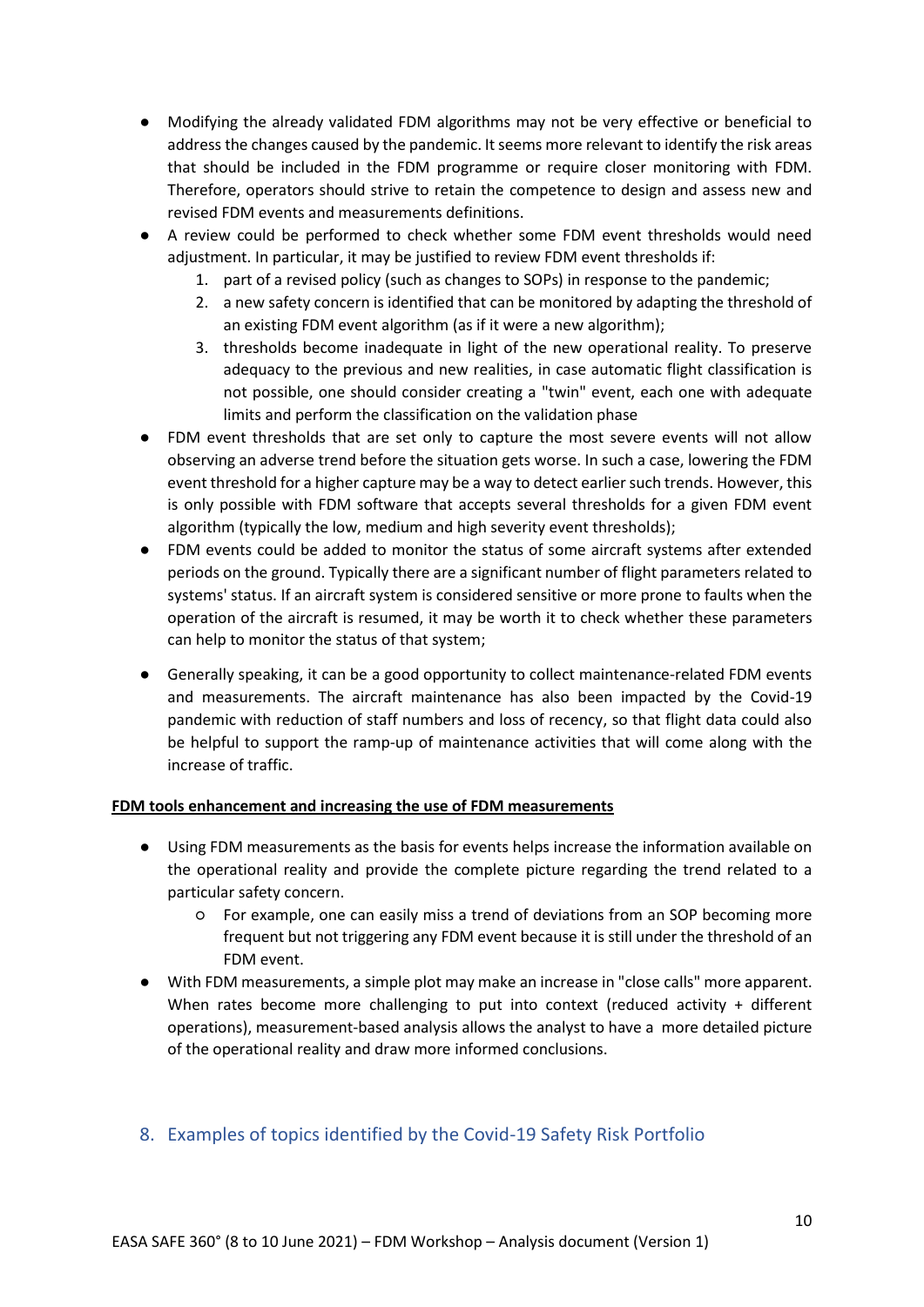Since spring 2020, EASA has been working with the Member States and industry partners to identify new and emerging safety issues arising from the Covid-19 pandemic. This has led to establishing a dedicated 'Covid-19 Safety Risk Portfolio (SRP)' (a public summary of which can be consulted a[t Review](https://www.easa.europa.eu/document-library/general-publications/review-aviation-safety-issues-arising-covid-19-pandemic-0)  [of Aviation Safety Issues Arising from the COVID-19 Pandemic | EASA \(europa.eu\)](https://www.easa.europa.eu/document-library/general-publications/review-aviation-safety-issues-arising-covid-19-pandemic-0) ). Below are two examples taken from the Covid-19 SRP that shows how FDM can be used to improve the monitoring of some of these new safety issues:

1. Carriage of cargo in the passenger cabin

Carrying cargo in the passenger cabin is not straightforward. It requires consideration of weight and balance, smoke/ fire detection, crashworthiness, evacuation procedures and modified loading procedures. The concerned operators should monitor precursors related to abnormal CG position in their FDM programmes. Example methods are provided in [EOFDM](https://www.easa.europa.eu/domains/safety-management/safety-promotion/european-operators-flight-data-monitoring-eofdm-forum) document 'Guidance for the implementation of FDM precursors', such as:

- RE01- Incorrect performance calculation (indication of insufficient performance),
- RE08 Slow Rotation, and
- LOC08 Centre of gravity (CG) out of limits.
- 2. Incorrect aircraft navigation due to outdated or inconsistent information

Aircraft may deviate from flight path, assigned flight levels or lose separation due to outdated or inconsistent information. This problem may be caused by difficulties experienced by Aeronautical Information Service (AIS) providers and Aeronautical Database suppliers and ATC officers, flight operations officers, and pilots to access up-to-date information. The concerned operators should monitor precursors related to the risk of mid-air collision (MAC) in their FDM programme. EOFDM Guidance for the implementation of FDM precursors contains the following example methods:

- $\bullet$  MAC02  $-$  Lateral deviation.
- MAC03 Flight level bust, and
- MAC08 Airborne collision avoidance system (ACAS) alerts.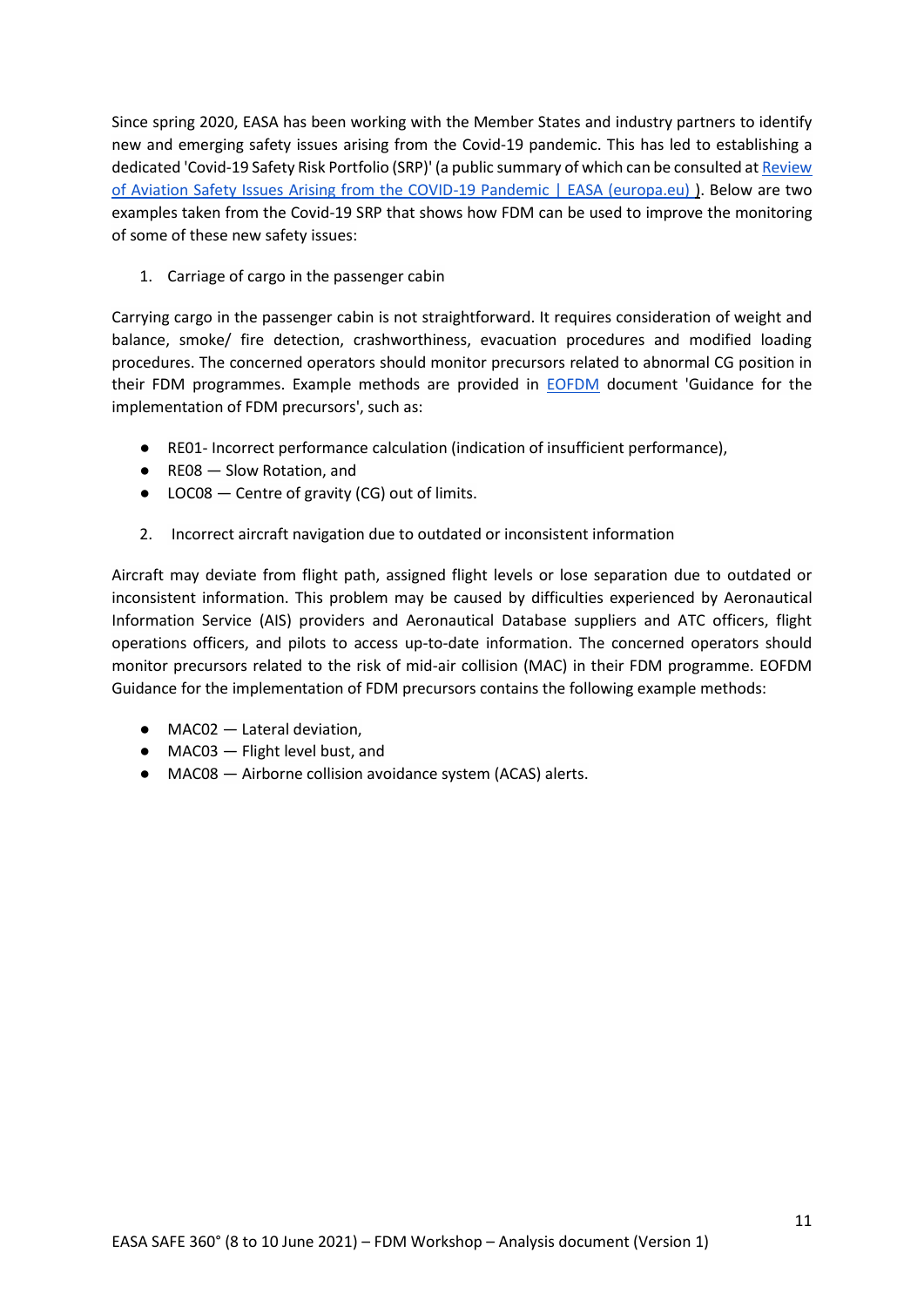# <span id="page-11-0"></span>Impact of the return to normal operation (RNO) on FDM programmes and prospects for the future

## <span id="page-11-1"></span>9. Challenges raised by the RNO for FDM programmes

### **What are the foreseeable challenges raised by the RNO for the FDM programmes?**

#### **General considerations**

The Covid-19 pandemic has caused a significant impact on the aviation industry at various levels. Although the financial aspect is the most apparent, other elements have an important impact on safety, such as:

- the reduction in flying activity affected flight crew currency;
- training programmes may have to be adapted to cope with the surge in demand and extended periods without flying;

In this context, coming back to the previous level of flight activity is not necessarily equivalent to "normal operations" since one needs to consider all other aspects where the pandemic caused an impact.

It is unlikely that safety performance indicators (SPIs) or key performance indicators (KPIs), event rates, and flight crew performance return to desirable levels as fast as flight activity does: flight crew currency and potential negative impact of the pandemic on mental states take their time to return to previous levels. Additionally, the operation itself may have changed in response to the crisis.

Another challenge is how operators define the baseline for measuring safety performance after the restart. Is it advisable to compare with performance levels corresponding to the pre-Covid-19 era or the Covid-19 period?

### **The FDM team**

- The lack of practice may also affect FDM analysts and gatekeepers.
- With the recovery from the crisis, the FDM team could face a higher number of events, increasing the workload compared to before the pandemic. This increase may be exacerbated in teams that have been downsized;
- Objectives, procedures, and policies may require adapting to the aftermath of the pandemic: communications and debriefs with flight crew members need to consider the context, and the same applies to the interpretation of statistical results, probably meaning SPI/KPI alert levels may need to be reviewed.
- Event analysis and risk assessment procedures may need reviewing in light of the changes in the company structure, operations, and flight crew's experience since the pandemic started.

Overall, a crisis like that caused by the Covid-19 pandemic may demand closer collaboration between the departments of an operator to allow quicker identification of safety issues and adequate mitigation measures.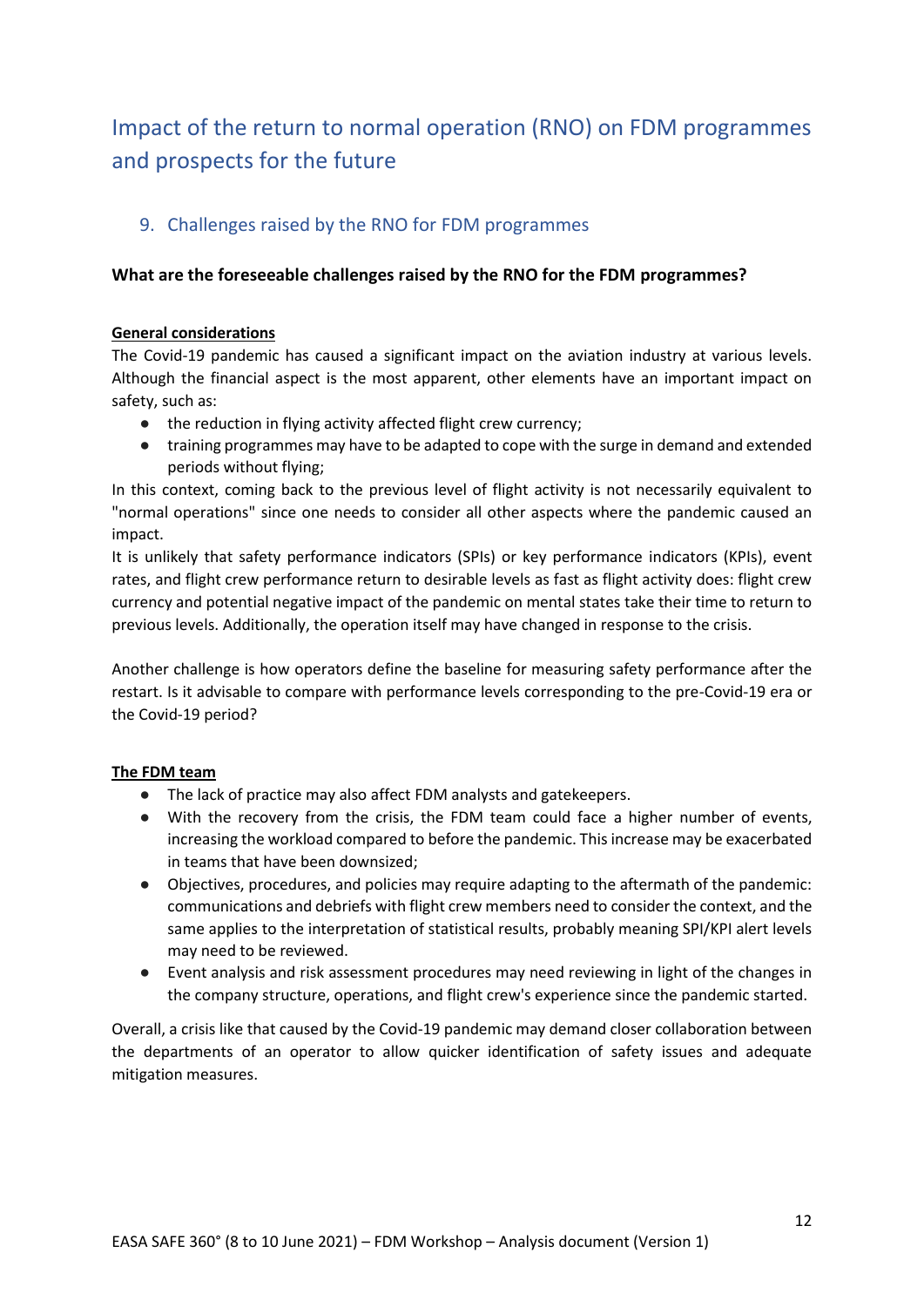## <span id="page-12-0"></span>10.Using FDM to support the RNO

#### **How can the FDM programme be used to support a safe RNO?**

#### **General considerations**

As discussed above, FDM is an excellent tool at the disposal of the operator's safety management as it can adapt and evolve. Therefore, returning to "normal" or pre-pandemic operations may not mean much for FDM, and it's probably better to see it as an adaptation to a new situation. The pace of change post-pandemic may be slower than the abrupt disruption the aviation sector faced in 2020. There are reasons to believe that FDM programmes will easily find their way through this period of progressive increase in flight activity.

#### **Returning to an adequate level of flight crew proficiency**

The proficiency checks done by operators are thorough but need to be complemented by specific training addressing skill deficiency using flight data.

Also, FDM can provide insight into aircraft system health (see question No 7).

Areas that can be complemented by FDM data include:

- Base training flight crew performance.
- Manual flight skills displayed by the flight crew after return to service after a long time without flying:
	- Rotation rate monitoring
	- Landing distance review
	- Crosswind landings
	- Control input monitoring.
- Supporting training by using real-life 'good examples'. This will increase understanding and acceptance and help crews to identify hazards for themselves.

### <span id="page-12-1"></span>11.Needs of FDM teams today, and tomorrow

#### **What do FDM teams need now for their job, and what will they probably need tomorrow?**

#### **Yesterday, FDM teams needed:**

- high-quality data (i.e. continuous data without recording gaps, spikes or other types of data quality issues);
- robust analysis algorithms (tested and correct procedures that reduce the number of manual, time-consuming validations to a minimum);
- adequate training (technical background of data capture, FDM system functionality and programming, confidentiality, SMS background...); and
- a solid understanding of the operators' missions and risk profile;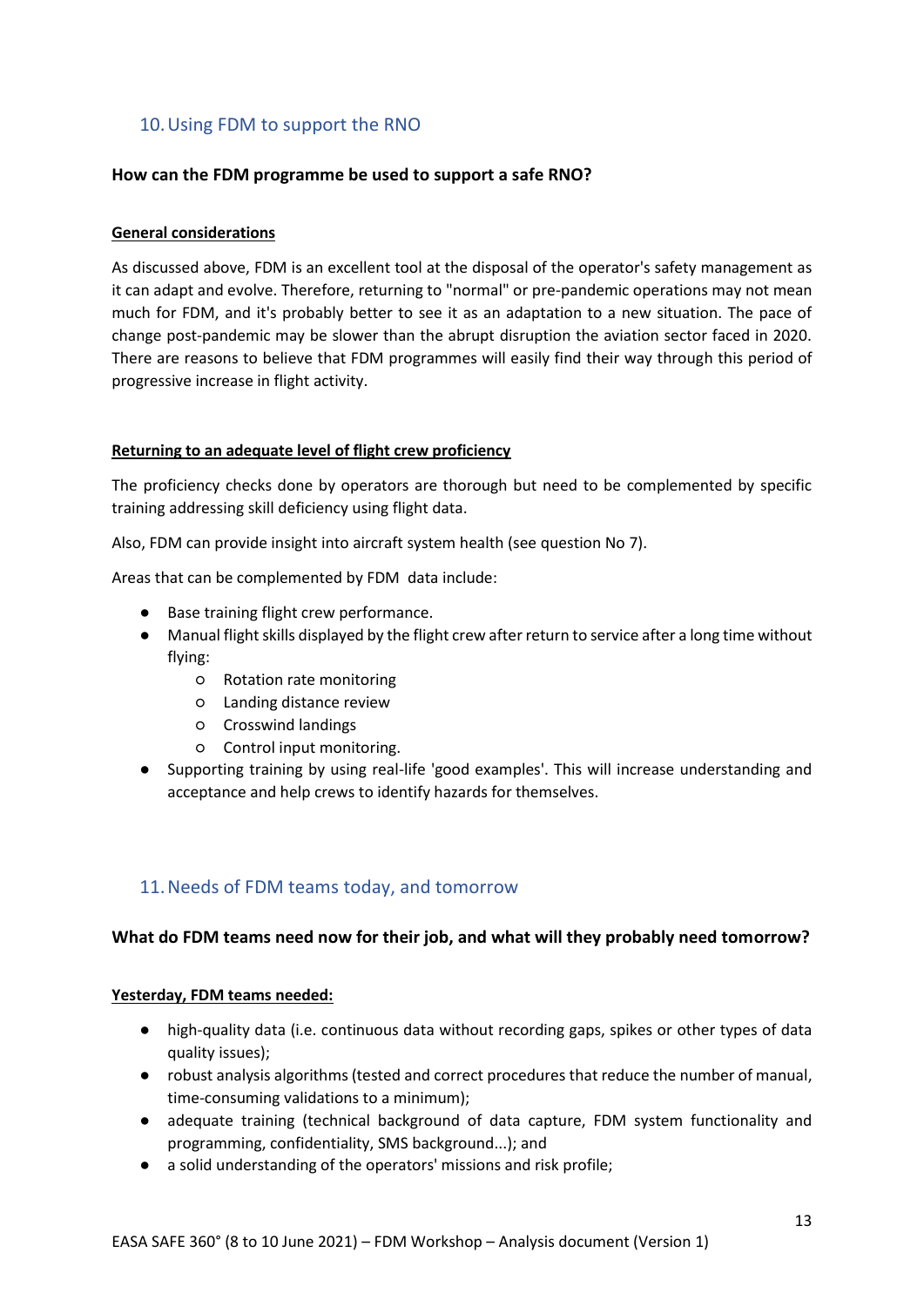- understanding how aircraft are operated (flight dynamics, navigation, aircraft systems, and operating procedures); and
- understanding how the flight crew members perceive the operation.

#### **Tomorrow, FDM teams will need:**

- All of the above, and additionally:
- better integration of FDM with the SMS. FDM personnel can better cope with the rapid change of operations and risks if they are fully involved in safety risk management, and they look beyond just their flight data;
- a good understanding of the changes caused by the Covid-19 pandemic to the aircraft operation and flight crews behaviours;
- to facilitate data exchange with their peers through aggregated data exchange programmes (e.g. EASA Data4Safety, IATA Flight Data Exchange, FAA Aviation Safety Information, Analysis and Sharing, etc.); and
- more advanced data analysis capabilities and integration with other data sources (e.g. maintenance data, rostering, training, weather data, occurrence reports).